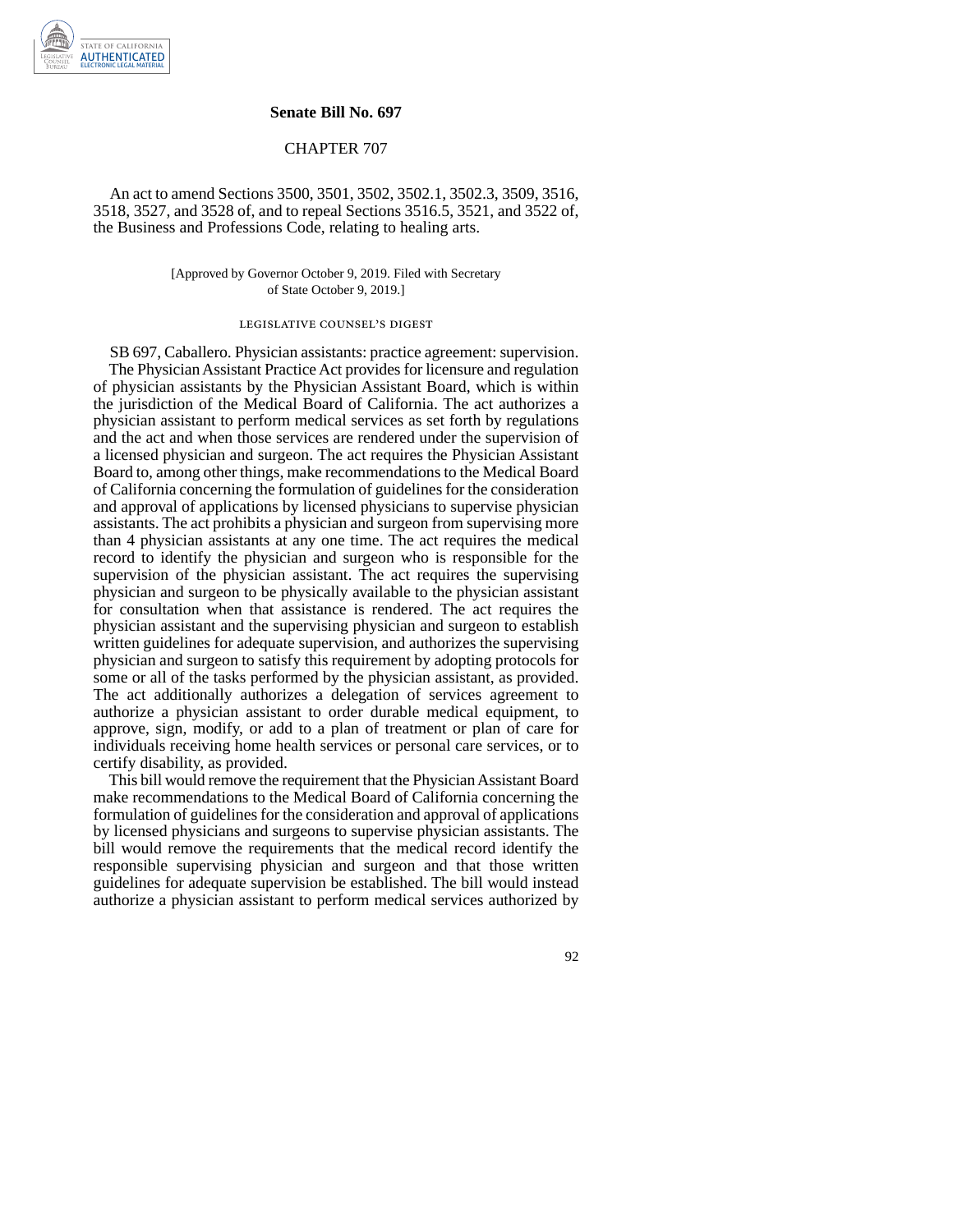the act as amended by this bill if certain requirements are met, including that the medical services are rendered pursuant to a practice agreement, as defined, and the physician assistant is competent to perform the medical services. The bill would also require a practice agreement between a physician assistant and a physician and surgeon to meet specified requirements, and would require a practice agreement to establish policies and procedures to identify a physician and surgeon supervising a physician assistant rendering services in a general acute care hospital.

The act authorizes a physician assistant, under the supervision of a physician and surgeon, to administer or provide medication to a patient, or transmit orally, or in writing on a patient's record or in a drug order, an order to a person who may lawfully furnish the medication or medical device, subject to specified requirements.

This bill would revise and recast these provisions to, among other related changes, authorize a physician assistant to furnish or order a drug or device subject to specified requirements, including that the furnishing or ordering be in accordance with the practice agreement and consistent with the physician assistant's educational preparation or for which clinical competency has been established and maintained, and that the physician and surgeon be available by telephone or other electronic communication method at the time the physician assistant examines the patient. The bill would also authorize the physician assistant to furnish or order Schedule II or III controlled substances in accordance with the practice agreement or a patient-specific order approved by the treating or supervising physician and surgeon.

The act defines various terms for its purposes.

This bill would revise and change the definitions as applicable to carry out the bill's provisions. The bill would provide that any reference to "delegation of services agreement" in any other law means "practice agreement," as defined by the bill. The bill would provide that "supervision," as specified by the bill, does not require the supervising physician and surgeon to be physically present, but does require adequate supervision as agreed to in the practice agreement and does require that the physician and surgeon be available by telephone or other electronic communication method at the time the physician assistant examines the patient. The bill would prohibit this provision from being construed as prohibiting the board from requiring the physical presence of a physician and surgeon as a term or condition of a PA's reinstatement, probation, or imposing discipline. The bill would also make various conforming changes.

The act makes a violation of specified provisions punishable as a misdemeanor.

By revising and recasting the provisions of the act, the bill would change the definition of that crime and would, therefore, result in a state-mandated local program.

The California Constitution requires the state to reimburse local agencies and school districts for certain costs mandated by the state. Statutory provisions establish procedures for making that reimbursement.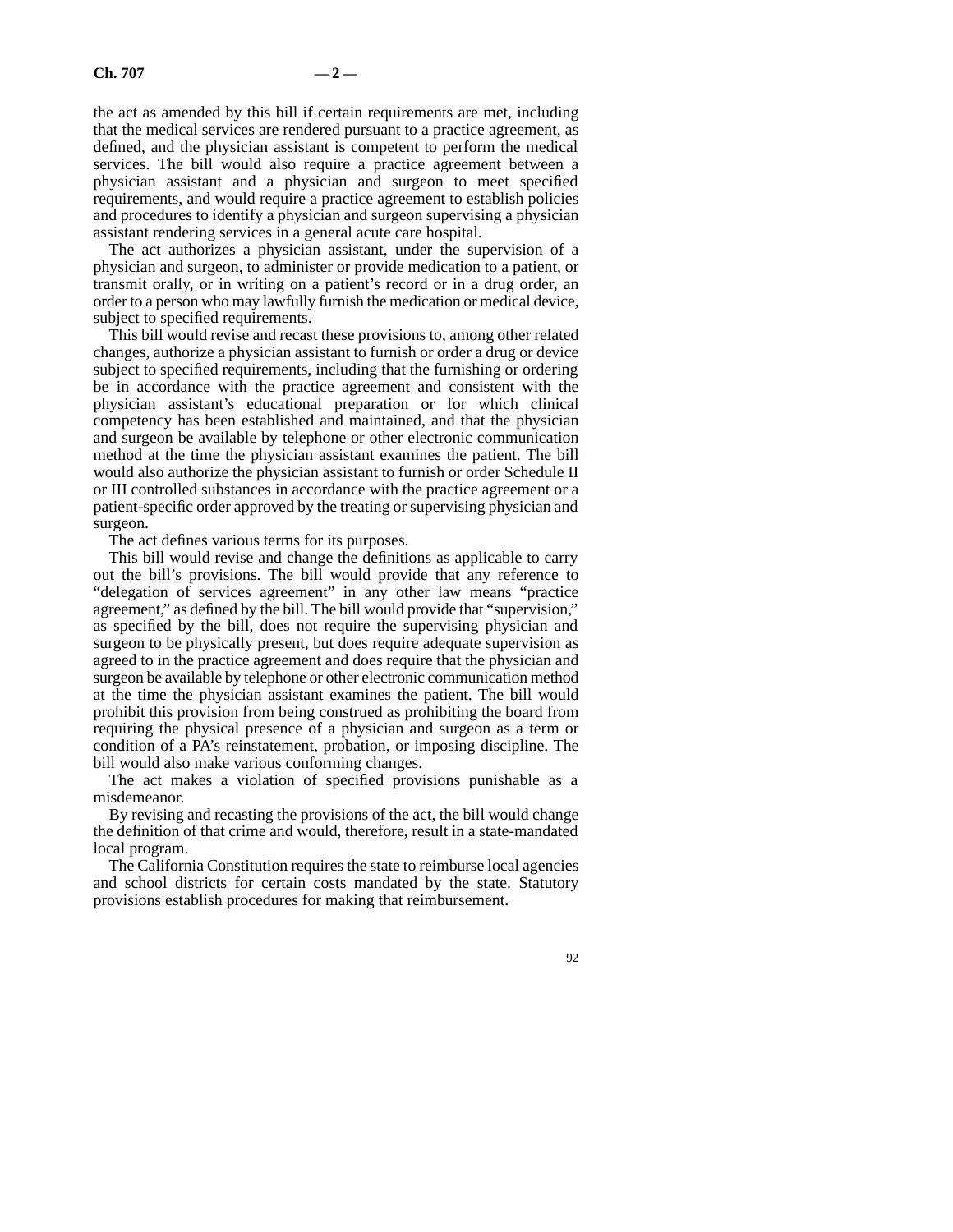This bill would provide that no reimbursement is required by this act for a specified reason.

*The people of the State of California do enact as follows:* 

SECTION 1. Section 3500 of the Business and Professions Code is amended to read:

3500. In its concern with the growing shortage and geographic maldistribution of health care services in California, the Legislature intends to establish in this chapter a framework for another category of health manpower—the physician assistant.

The purpose of this chapter is to encourage the effective utilization of the skills of physicians and surgeons, and physicians and surgeons and podiatrists practicing in the same medical group practice, by enabling them to work with qualified physician assistants to provide quality care.

This chapter is established to encourage the coordinated care between physician assistants, physicians and surgeons, podiatrists, and other qualified health care providers practicing in the same medical group, and to provide health care services. It is also the purpose of this chapter to allow for innovative development of programs for the education, training, and utilization of physician assistants.

SEC. 2. Section 3501 of the Business and Professions Code is amended to read:

3501. As used in this chapter:

(a) "Board" means the Physician Assistant Board.

(b) "Approved program" means a program for the education of physician assistants that has been formally approved by the board.

(c) "Trainee" means a person who is currently enrolled in an approved program.

(d) "Physician assistant" or "PA" means a person who meets the requirements of this chapter and is licensed by the board.

(e) "Supervising physician" or "supervising physician and surgeon" means a physician and surgeon licensed by the Medical Board of California or by the Osteopathic Medical Board of California who supervises one or more physician assistants, who possesses a current valid license to practice medicine, and who is not currently on disciplinary probation prohibiting the employment or supervision of a physician assistant.

(f) (1) "Supervision" means that a licensed physician and surgeon oversees the activities of, and accepts responsibility for, the medical services rendered by a physician assistant. Supervision, as defined in this subdivision, shall not be construed to require the physical presence of the physician and surgeon, but does require the following:

(A) Adherence to adequate supervision as agreed to in the practice agreement.

(B) The physician and surgeon being available by telephone or other electronic communication method at the time the PA examines the patient.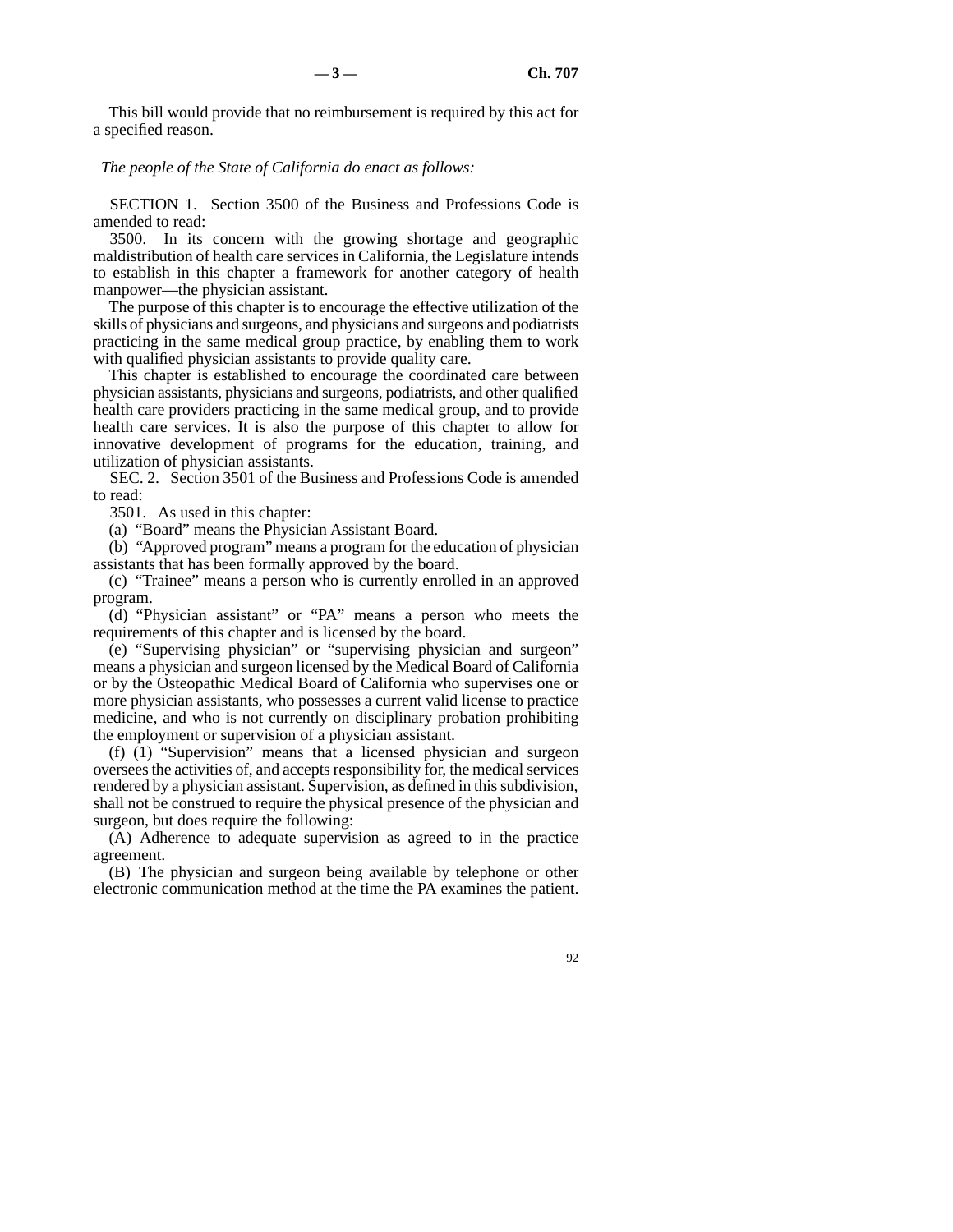(2) Nothing in this subdivision shall be construed as prohibiting the board from requiring the physical presence of a physician and surgeon as a term or condition of a PA's reinstatement, probation, or imposing discipline.

(g) "Regulations" means the rules and regulations as set forth in Division 13.8 (commencing with Section 1399.500) of Title 16 of the California Code of Regulations.

(h) "Routine visual screening" means noninvasive, nonpharmacological simple testing for visual acuity, visual field defects, color blindness, and depth perception.

(i) "Program manager" means the staff manager of the diversion program, as designated by the executive officer of the board. The program manager shall have background experience in dealing with substance abuse issues.

(j) "Organized health care system" includes a licensed clinic as described in Chapter 1 (commencing with Section 1200) of Division 2 of the Health and Safety Code, an outpatient setting as described in Chapter 1.3 (commencing with Section 1248) of Division 2 of the Health and Safety Code, a health facility as described in Chapter 2 (commencing with Section 1250) of Division 2 of the Health and Safety Code, a county medical facility as described in Chapter 2.5 (commencing with Section 1440) of Division 2 of the Health and Safety Code, an accountable care organization, a home health agency, a physician's office, a professional medical corporation, a medical partnership, a medical foundation, and any other entity that lawfully provides medical services and is in compliance with Article 18 (commencing with Section 2400) of Chapter 5.

(k) "Practice agreement" means the writing, developed through collaboration among one or more physicians and surgeons and one or more physician assistants, that defines the medical services the physician assistant is authorized to perform pursuant to Section 3502 and that grants approval for physicians and surgeons on the staff of an organized health care system to supervise one or more physician assistants in the organized health care system. Any reference to a delegation of services agreement relating to physician assistants in any other law shall have the same meaning as a practice agreement.

(*l*) "Other specified medical services" means tests or examinations performed or ordered by a PA practicing in compliance with this chapter or regulations of the board or the Medical Board of California promulgated under this chapter.

SEC. 3. Section 3502 of the Business and Professions Code is amended to read:

3502. (a) Notwithstanding any other law, a PA may perform medical services as authorized by this chapter if the following requirements are met:

(1) The PA renders the services under the supervision of a licensed physician and surgeon who is not subject to a disciplinary condition imposed by the Medical Board of California or by the Osteopathic Medical Board of California prohibiting that supervision or prohibiting the employment of a physician assistant.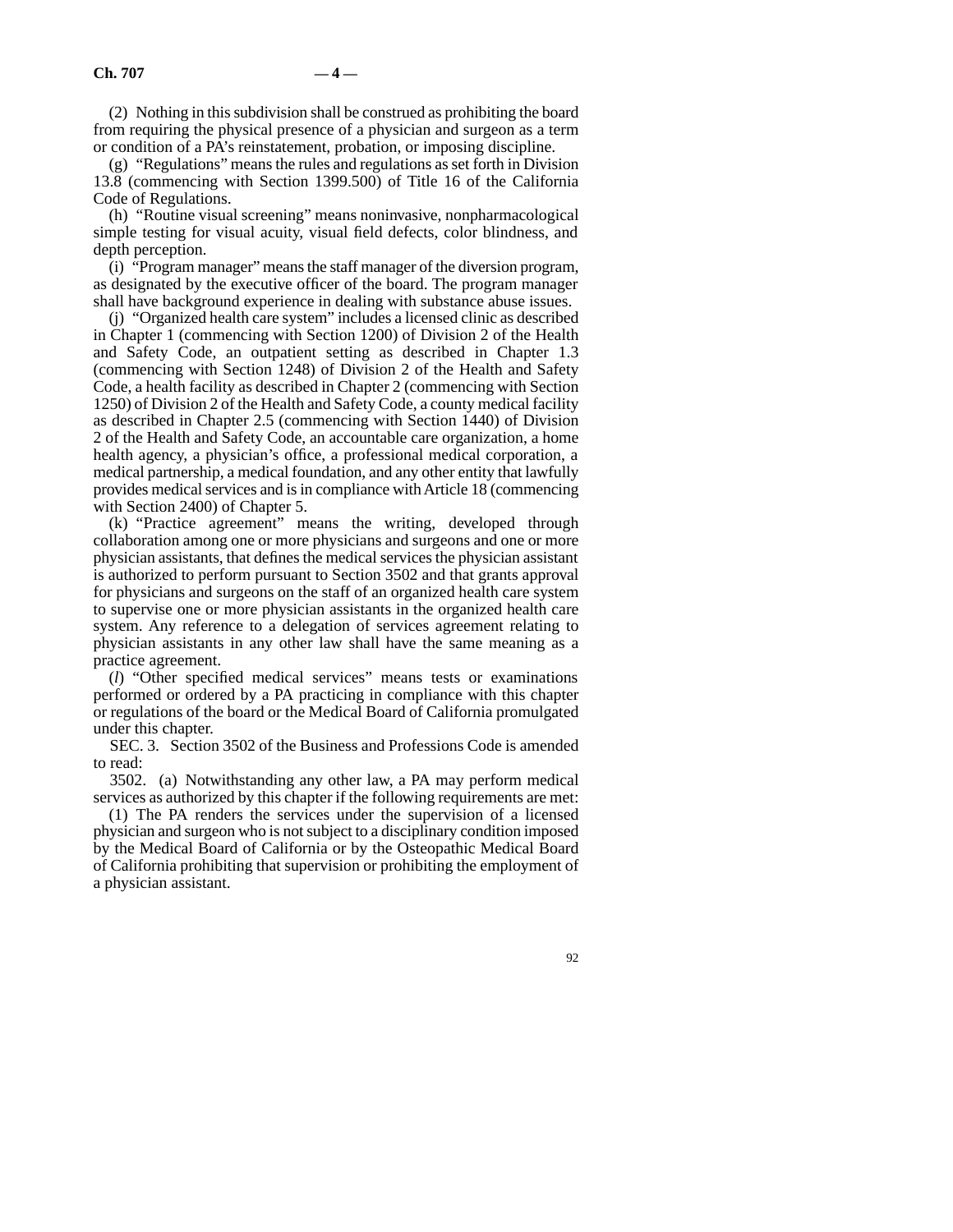(2) The PA renders the services pursuant to a practice agreement that meets the requirements of Section 3502.3.

(3) The PA is competent to perform the services.

(4) The PA's education, training, and experience have prepared the PA to render the services.

(b) (1) Notwithstanding any other law, a physician assistant performing medical services under the supervision of a physician and surgeon may assist a doctor of podiatric medicine who is a partner, shareholder, or employee in the same medical group as the supervising physician and surgeon. A physician assistant who assists a doctor of podiatric medicine pursuant to this subdivision shall do so only according to patient-specific orders from a supervising physician and surgeon.

(2) A supervising physician and surgeon shall be available to the physician assistant for consultation when assistance is rendered pursuant to this subdivision. A physician assistant assisting a doctor of podiatric medicine shall be limited to performing those duties included within the scope of practice of a doctor of podiatric medicine.

(c) Nothing in regulations shall require that a physician and surgeon review or countersign a medical record of a patient treated by a physician assistant, unless required by the practice agreement. The board may, as a condition of probation or reinstatement of a licensee, require the review or countersignature of records of patients treated by a physician assistant for a specified duration.

(d) This chapter does not authorize the performance of medical services in any of the following areas:

(1) The determination of the refractive states of the human eye, or the fitting or adaptation of lenses or frames for the aid thereof.

(2) The prescribing or directing the use of, or using, any optical device in connection with ocular exercises, visual training, or orthoptics.

(3) The prescribing of contact lenses for, or the fitting or adaptation of contact lenses to, the human eye.

(4) The practice of dentistry or dental hygiene or the work of a dental auxiliary as defined in Chapter 4 (commencing with Section 1600).

(e) This section shall not be construed in a manner that shall preclude the performance of routine visual screening as defined in Section 3501.

(f) Notwithstanding any other law, a PA rendering services in a general acute care hospital as defined in Section 1250 of the Health and Safety Code shall be supervised by a physician and surgeon with privileges to practice in that hospital. Within a general acute care hospital, the practice agreement shall establish policies and procedures to identify a physician and surgeon who is supervising the PA.

SEC. 4. Section 3502.1 of the Business and Professions Code is amended to read:

3502.1. In addition to the medical services authorized in the regulations adopted pursuant to Section 3502, and except as prohibited by Section 3502, a PA may furnish or order a drug or device subject to all of the following: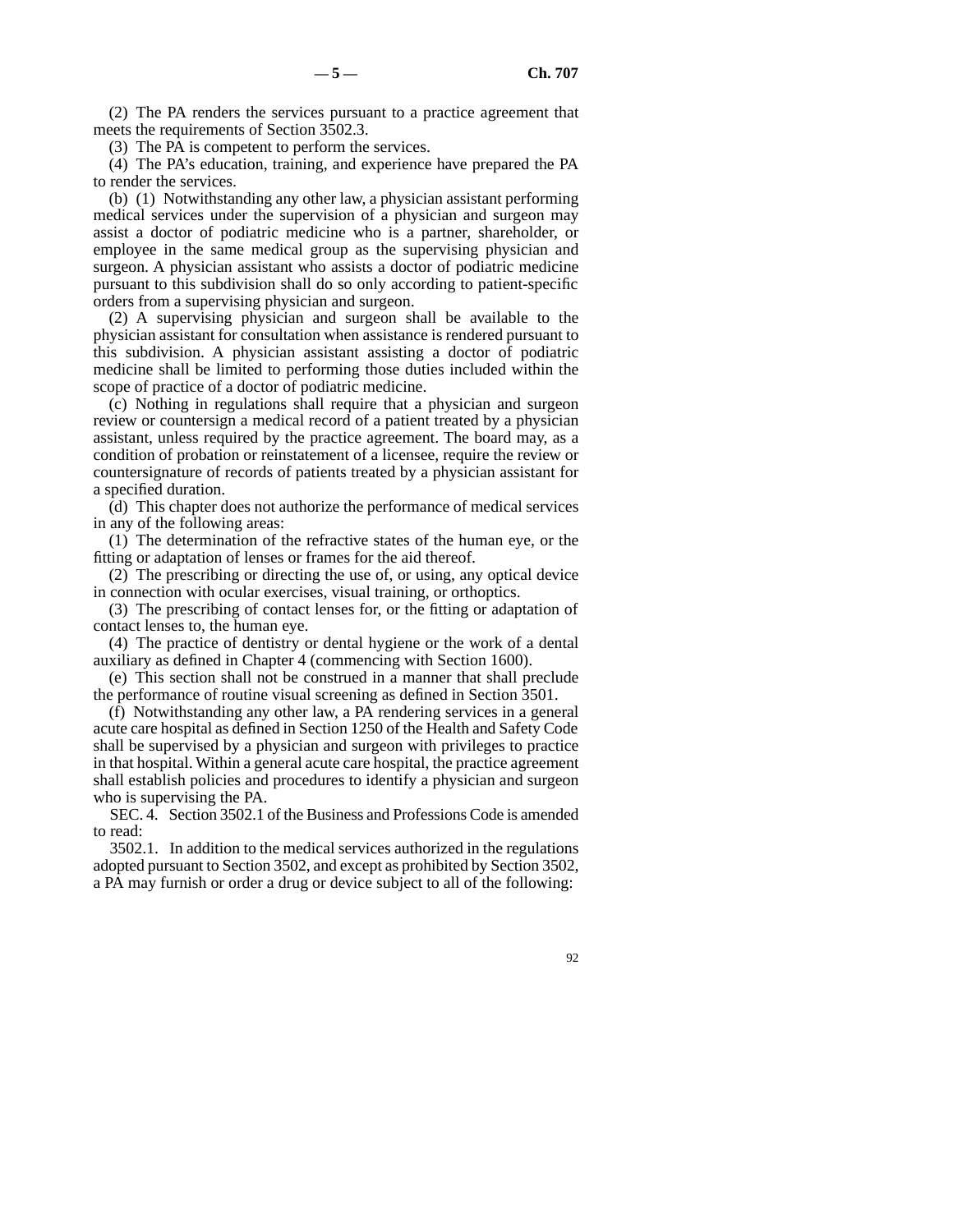(a) The PA shall furnish or order a drug or device in accordance with the practice agreement and consistent with the PA's educational preparation or for which clinical competency has been established and maintained.

(b) (1) A practice agreement authorizing a PA to order or furnish a drug or device shall specify which PA or PAs may furnish or order a drug or device, which drugs or devices may be furnished or ordered, under what circumstances, the extent of physician and surgeon supervision, the method of periodic review of the PA's competence, including peer review, and review of the practice agreement.

(2) In addition to the requirements in paragraph (1), if the practice agreement authorizes the PA to furnish a Schedule II controlled substance, the practice agreement shall address the diagnosis of the illness, injury, or condition for which the PA may furnish the Schedule II controlled substance.

(c) The PA shall furnish or order drugs or devices under physician and surgeon supervision. This subdivision shall not be construed to require the physical presence of the physician and surgeon, but does require the following:

(1) Adherence to adequate supervision as agreed to in the practice agreement.

(2) The physician and surgeon be available by telephone or other electronic communication method at the time the PA examines the patient.

(d) (1) Except as provided in paragraph (2), the PA may furnish or order only those Schedule II through Schedule V controlled substances under the California Uniform Controlled Substances Act (Division 10 (commencing with Section 11000) of the Health and Safety Code) that have been agreed upon in the practice agreement.

(2) The PA may furnish or order Schedule II or III controlled substances, as defined in Sections 11055 and 11056, respectively, of the Health and Safety Code, in accordance with the practice agreement or a patient-specific order approved by the treating or supervising physician and surgeon.

(e) (1) The PA has satisfactorily completed a course in pharmacology covering the drugs or devices to be furnished or ordered under this section or has completed a program for instruction of PAs that meet the requirements of Section 1399.530 of Title 16 of the California Code of Regulations, as that provision read on June 7, 2019.

 $(2)$  A physician and surgeon through a practice agreement may determine the extent of supervision necessary pursuant to this section in the furnishing or ordering of drugs and devices.

(3) PAs who hold an active license, who are authorized through a practice agreement to furnish Schedule II controlled substances, and who are registered with the United States Drug Enforcement Administration, and who have not successfully completed a one-time course in compliance with Sections 1399.610 and 1399.612 of Title 16 of the California Code of Regulations, as those provisions read on June 7, 2019, shall complete, as part of their continuing education requirements, a course that covers Schedule II controlled substances, and the risks of addiction associated with their use, based on the standards developed by the board. The board shall establish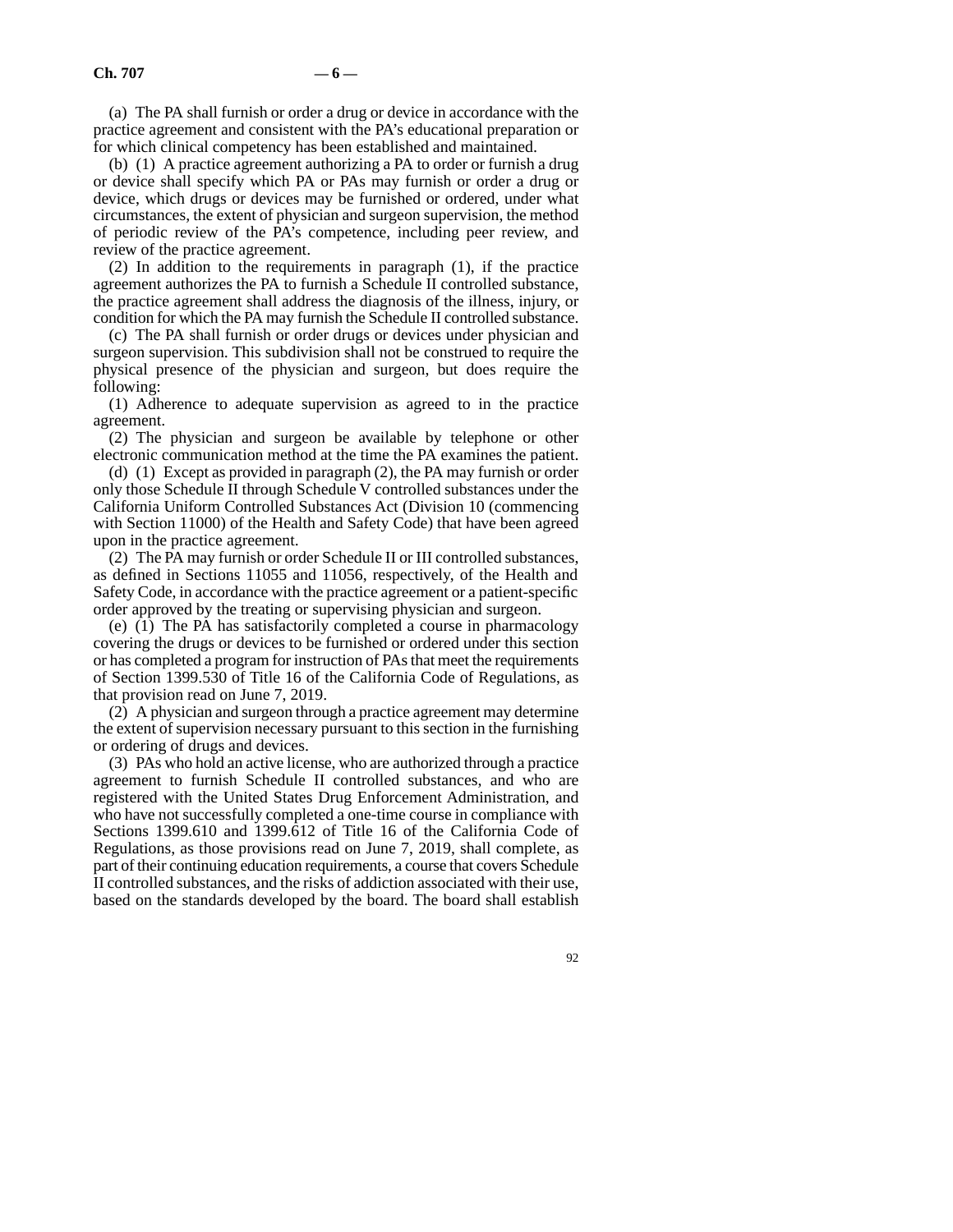the requirements for satisfactory completion of this subdivision. Evidence of completion of a course meeting the standards, including pharmacological content, established in Sections 1399.610 and 1399.612 of Title 16 of the California Code of Regulations, as those provisions read on June 7, 2019, shall be deemed to meet the requirements of this section.

(f) For purposes of this section:

- (1) "Furnishing" or "ordering" shall include the following:
- (A) Ordering a drug or device in accordance with the practice agreement.
- (B) Transmitting an order of a supervising physician and surgeon.
- (C) Dispensing a medication pursuant to Section 4170.

(2) "Drug order" or "order" means an order for medication that is dispensed to or for an ultimate user, issued by a PA as an individual practitioner, within the meaning of Section 1306.02 of Title 21 of the Code of Federal Regulations.

(g) Notwithstanding any other law, (1) a drug order issued pursuant to this section shall be treated in the same manner as a prescription of a supervising physician; (2) all references to "prescription" in this code and the Health and Safety Code shall include drug orders issued by physician assistants; and (3) the signature of a PA on a drug order issued in accordance with this section shall be deemed to be the signature of a prescriber for purposes of this code and the Health and Safety Code.

SEC. 5. Section 3502.3 of the Business and Professions Code is amended to read:

3502.3. (a) (1) A practice agreement shall include provisions that address the following:

(A) The types of medical services a physician assistant is authorized to perform.

(B) Policies and procedures to ensure adequate supervision of the physician assistant, including, but not limited to, appropriate communication, availability, consultations, and referrals between a physician and surgeon and the physician assistant in the provision of medical services.

(C) The methods for the continuing evaluation of the competency and qualifications of the physician assistant.

(D) The furnishing or ordering of drugs or devices by a physician assistant pursuant to Section 3502.1.

(E) Any additional provisions agreed to by the physician assistant and physician and surgeon.

(2) A practice agreement shall be signed by both of the following:

(A) The physician assistant.

(B) One or more physicians and surgeons or a physician and surgeon who is authorized to approve the practice agreement on behalf of the staff of the physicians and surgeons on the staff of an organized health care system.

(3) A delegation of services agreement in effect prior to January 1, 2020, shall be deemed to meet the requirements of this subdivision.

(4) A practice agreement may designate a PA as an agent of a supervising physician and surgeon.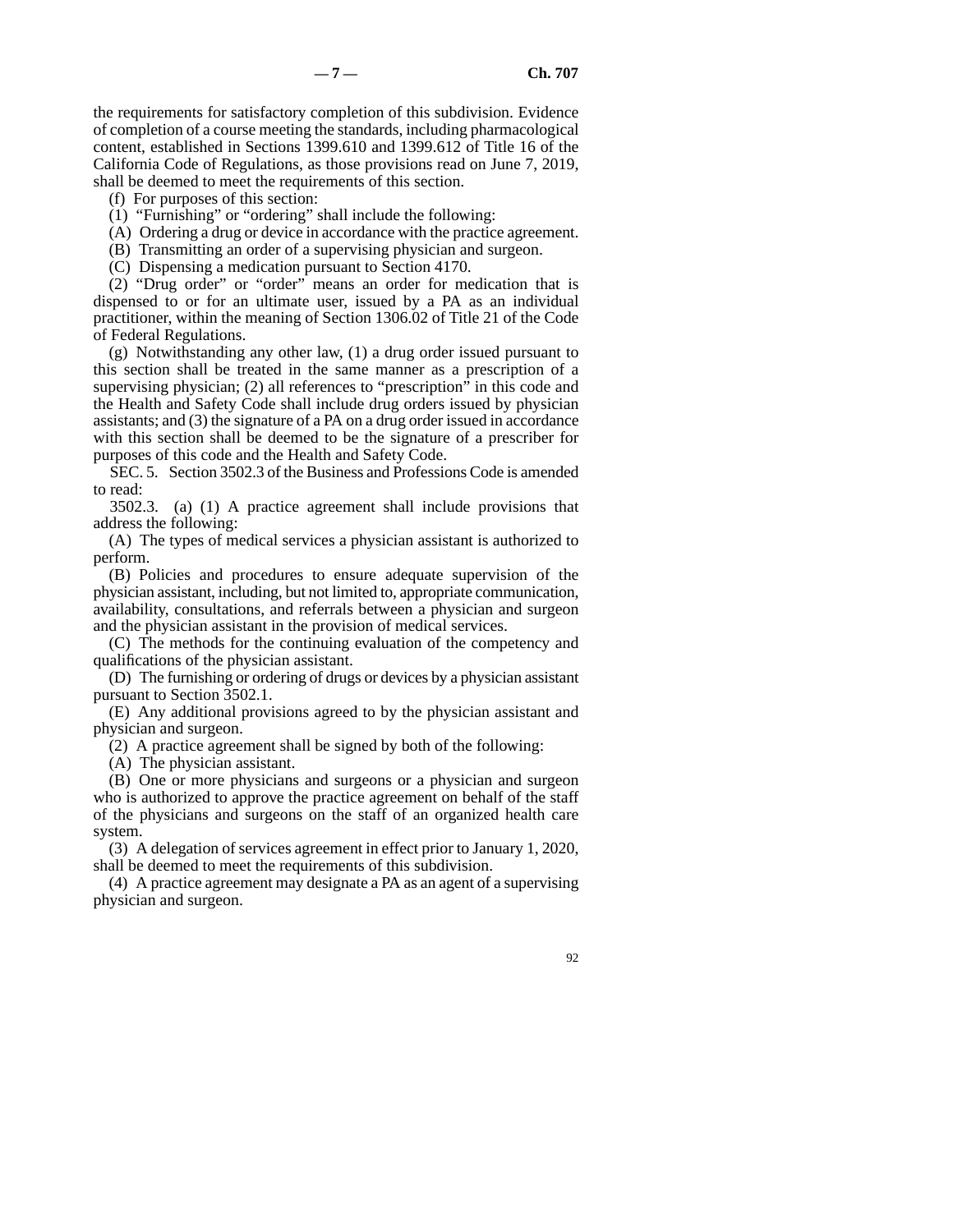(5) Nothing in this section shall be construed to require approval of a practice agreement by the board.

(b) Notwithstanding any other law, in addition to any other practices that meet the general criteria set forth in this chapter or regulations adopted by the board or the Medical Board of California, a practice agreement may authorize a PA to do any of the following:

(1) Order durable medical equipment, subject to any limitations set forth in Section 3502 or the practice agreement. Notwithstanding that authority, nothing in this paragraph shall operate to limit the ability of a third-party payer to require prior approval.

(2) For individuals receiving home health services or personal care services, after consultation with a supervising physician and surgeon, approve, sign, modify, or add to a plan of treatment or plan of care.

(3) After performance of a physical examination by the PA under the supervision of a physician and surgeon consistent with this chapter, certify disability pursuant to Section 2708 of the Unemployment Insurance Code. The Employment Development Department shall implement this paragraph on or before January 1, 2017.

(c) This section shall not be construed to affect the validity of any practice agreement in effect prior to the effective date of this section or those adopted subsequent to the effective date of this section.

SEC. 6. Section 3509 of the Business and Professions Code is amended to read:

3509. It shall be the duty of the board to:

(a) Establish standards and issue licenses of approval for programs for the education and training of physician assistants.

(b) Make recommendations to the Medical Board of California concerning the scope of practice for physician assistants.

(c) Require the examination of applicants for licensure as a physician assistant who meet the requirements of this chapter.

SEC. 7. Section 3516 of the Business and Professions Code is amended to read:

3516. (a) Notwithstanding any other provision of law, a physician assistant licensed by the board shall be eligible for employment or supervision by a physician and surgeon who is not subject to a disciplinary condition imposed by the Medical Board of California prohibiting that employment or supervision.

(b) Except as provided in Section 3502.5, a physician and surgeon shall not supervise more than four physician assistants at any one time.

(c) The Medical Board of California may restrict a physician and surgeon to supervising specific types of physician assistants including, but not limited to, restricting a physician and surgeon from supervising physician assistants outside of the field of specialty of the physician and surgeon.

SEC. 8. Section 3516.5 of the Business and Professions Code is repealed.

SEC. 9. Section 3518 of the Business and Professions Code is amended to read: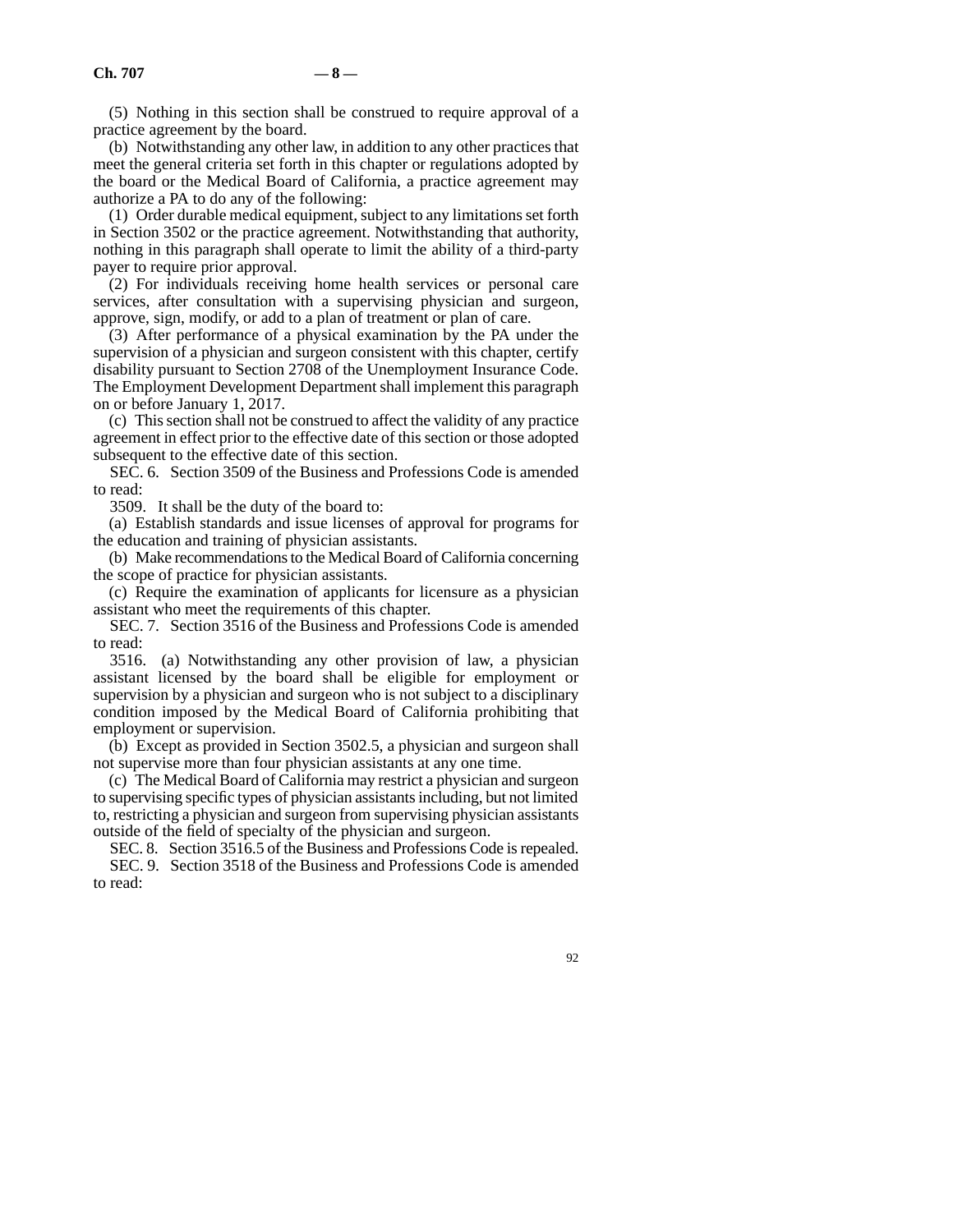3518. The board shall keep a current register for licensed PAs, if applicable. The register shall show the name of each licensee, the licensee's last known address of record, and the date of the licensee's licensure. Any interested person is entitled to obtain a copy of the register in accordance with the Information Practices Act of 1977 (Chapter 1 (commencing with Section 1798) of Title 1.8 of Part 4 of Division 3 of the Civil Code) upon application to the board together with a sum as may be fixed by the board, which amount shall not exceed the cost of this list so furnished.

SEC. 10. Section 3521 of the Business and Professions Code is repealed.

SEC. 11. Section 3522 of the Business and Professions Code is repealed. SEC. 12. Section 3527 of the Business and Professions Code is amended to read:

3527. (a) The board may order the denial of an application for, or the issuance subject to terms and conditions of, or the suspension or revocation of, or the imposition of probationary conditions upon a PA license after a hearing as required in Section 3528 for unprofessional conduct that includes, but is not limited to, a violation of this chapter, a violation of the Medical Practice Act, or a violation of the regulations adopted by the board or the Medical Board of California.

(b) The board may order the denial of an application for, or the suspension or revocation of, or the imposition of probationary conditions upon, an approved program after a hearing as required in Section 3528 for a violation of this chapter or the regulations adopted pursuant thereto.

(c) The Medical Board of California may order the imposition of probationary conditions upon a physician and surgeon's authority to supervise a PA, after a hearing as required in Section 3528, for unprofessional conduct, which includes, but is not limited to, a violation of this chapter, a violation of the Medical Practice Act, or a violation of the regulations adopted by the board or the Medical Board of California.

(d) The board may order the denial of an application for, or the suspension or revocation of, or the imposition of probationary conditions upon, a PA license, after a hearing as required in Section 3528 for unprofessional conduct that includes, except for good cause, the knowing failure of a licensee to protect patients by failing to follow infection control guidelines of the board, thereby risking transmission of bloodborne infectious diseases from licensee to patient, from patient to patient, and from patient to licensee. In administering this subdivision, the board shall consider referencing the standards, regulations, and guidelines of the State Department of Public Health developed pursuant to Section 1250.11 of the Health and Safety Code and the standards, regulations, and guidelines pursuant to the California Occupational Safety and Health Act of 1973 (Part 1 (commencing with Section 6300) of Division 5 of the Labor Code) for preventing the transmission of HIV, hepatitis B, and other bloodborne pathogens in health care settings. As necessary, the board shall consult with the Medical Board of California, the Osteopathic Medical Board of California, the Podiatric Medical Board of California, the Dental Board of California, the Board of Registered Nursing, and the Board of Vocational Nursing and Psychiatric